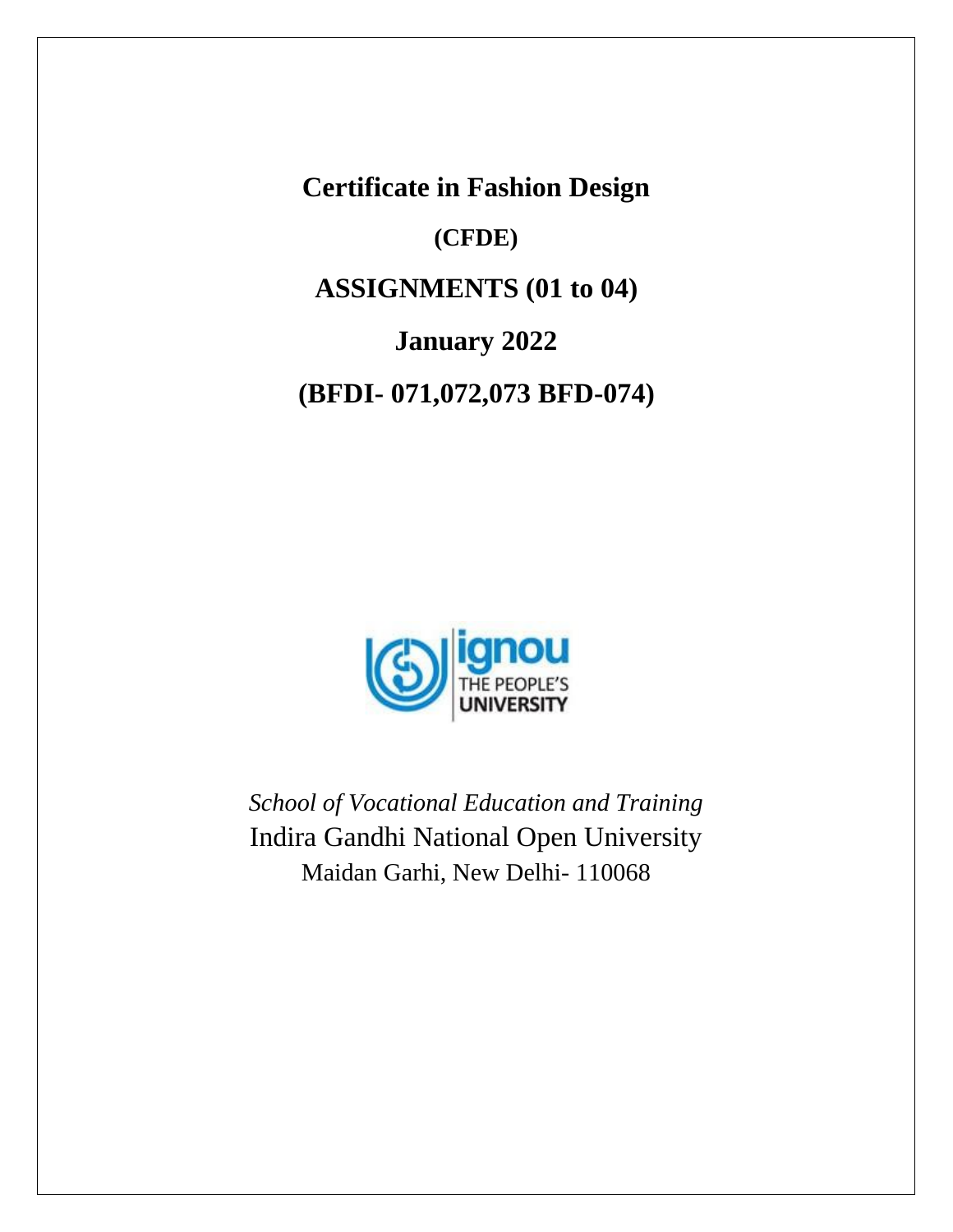# **Assignments of Certificate in Fashion Design (CFDE)**

#### Dear Student,

As a requirement of the Programme, you will have to do one Tutor Marked Assignment (TMA) for each course. Before you attempt the assignments, please read the instructions carefully provided in the Programme Guide. It is important that you answer the TMA questions in your own words. Remember, writing answers to assignment questions will improve your writing skills and prepare you for the term-end examination. You are requested to submit the assignments to the School i.e. School of Vocational Education and Training (SOVET), IGNOU, Maidan Garhi, New Delhi-110068 or email: cfde@ignou.ac.in)/Study Centre. It is desirable to keep with you a photocopy of the assignments submitted by you. Once evaluated, the School/Study Centre will return the assignments to you.

Wishing you all the best.

PROGRAMME COORDINATOR (CFDE)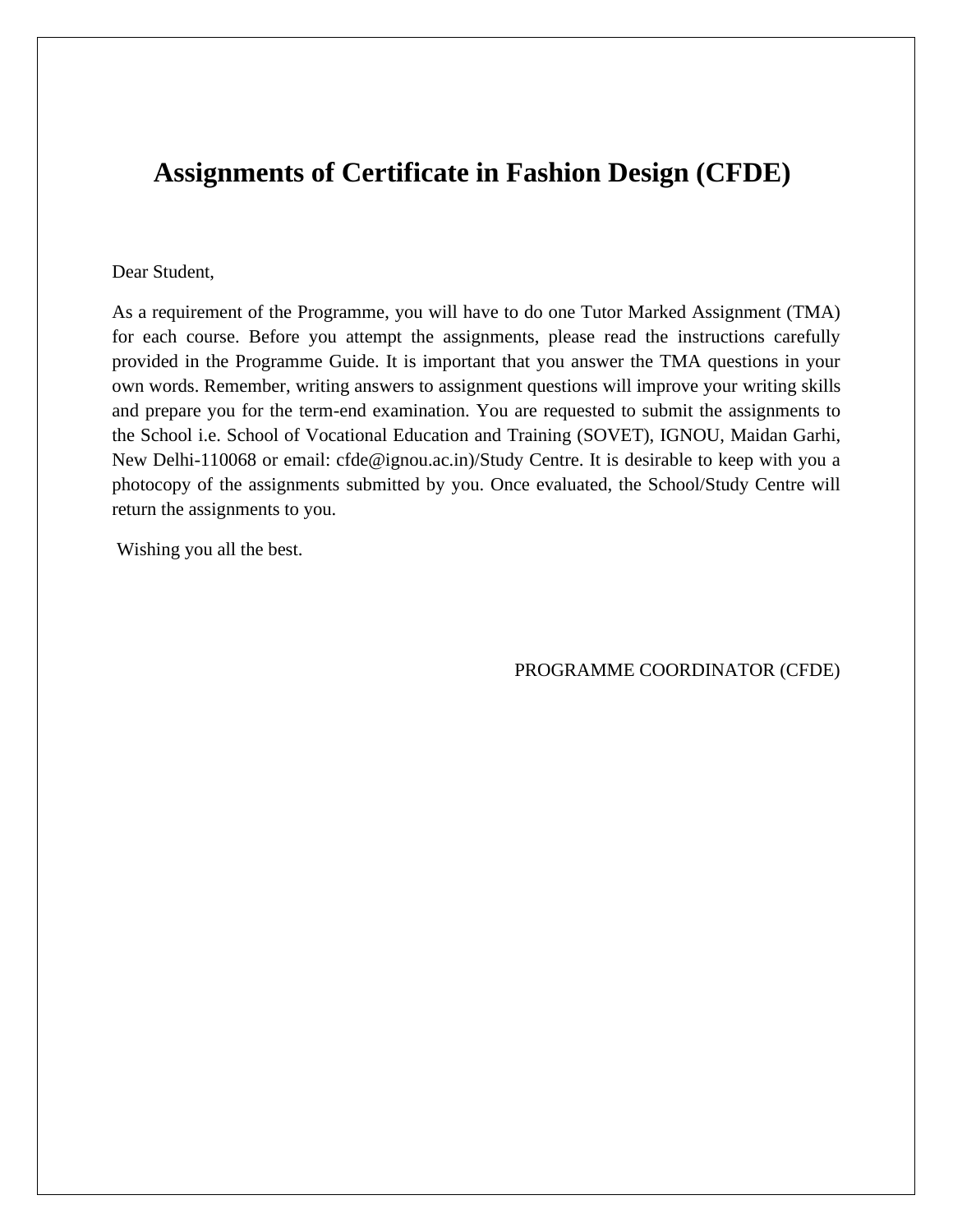#### **BFDI-071: Fundamentals of Fashion Design**

Programme Code: CFDE Course Code: BFDI-071

> Maximum Marks: 50 **Weightage: 25%**

Q1. What is difference between design and style? Explain with example. (10 Marks) Q2. Define the following terms:  $(2X5=10 \text{ Marks})$ 

- a) Background Eraser Tool
- b) Silhouette
- c) HTML
- d) MS Power Point
- e) Texture

Q3. What are the theories of fashion changes? Explain any two of the theories in detail.

(10 Marks)

Q4. Draw a flat drawing of a A-line dress and show the effect of dots and emphasis and write detailing of that design. (20 Marks)

## **Assignment 02 (BFDI-072)**

# **Course: BFDI – 072: Basics of Pattern Making and Sewing**

Programme Code: CFDE Course Code: BFDI-072

> **Max. Marks: 20 Marks Weightage : 10%**

Q 1- Describe the structure of a needle with diagram. (10 Marks)

Q 2- What do you understand by pattern information? Explain with the help of example. (10 Marks)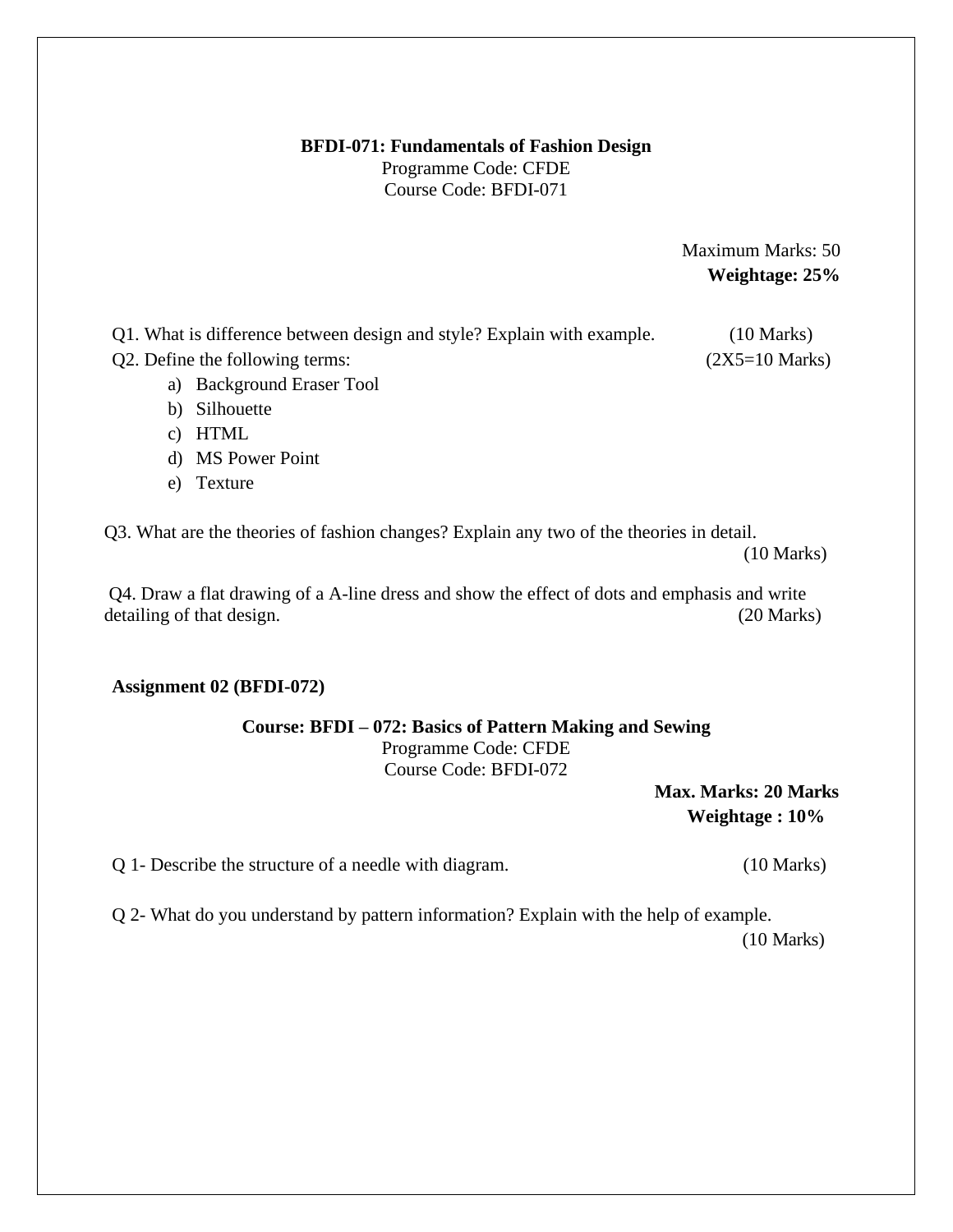## **Assignment 03 (BFDI-073)**

#### **Course: BFDI – 073: Introduction to Fashion Industry** Programme Code: CFDE Course Code: BFDI-073

 **Max. Marks: 50 Marks Weightage: 30%** 

## **Part I**

| Q1- What do you mean by the term 'merchandise management'? Describe the important task |                          |
|----------------------------------------------------------------------------------------|--------------------------|
| performed under it.                                                                    | $(10 \text{ Marks})$     |
| Q2- Write a short note on:                                                             | $(5X2=10 \text{ Marks})$ |
| (a) Properties of Viscose Rayon                                                        |                          |
| (b) Manish Arora                                                                       |                          |
| Q3- Discuss skill gaps in the Indian Fashion Industry.                                 | $(10 \text{ Marks})$     |

## **Part II**

Case Study/Activity

Q4- Prepare a summary report of any one female fashion retail outlet in perspective to its summer collection 2022. (20 Marks)

#### **Assignment 04 (BFD-074)**

## **Course: BFD-074: Communication and Entrepreneurship**

Programme Code: CFDE Course Code: BFD-074

# **Max. Marks: 50 Marks Weightage: 30%**

Q1. Discuss the process of communication with diagram. Explain the importance of each element in the process flow of communication in the context of fashion. (10 Marks) Q2. Discuss visual research for fashion. (10 Marks) Q3. Write short notes on the following:  $(5X2=10 \text{ Marks})$ 

(a) Marketing Plan

(b) Fashion Events

Q 4. Write a press release to announce launch of Ritu Kumars's new summer collection 2022 at a hotel in Delhi. (20 Marks)